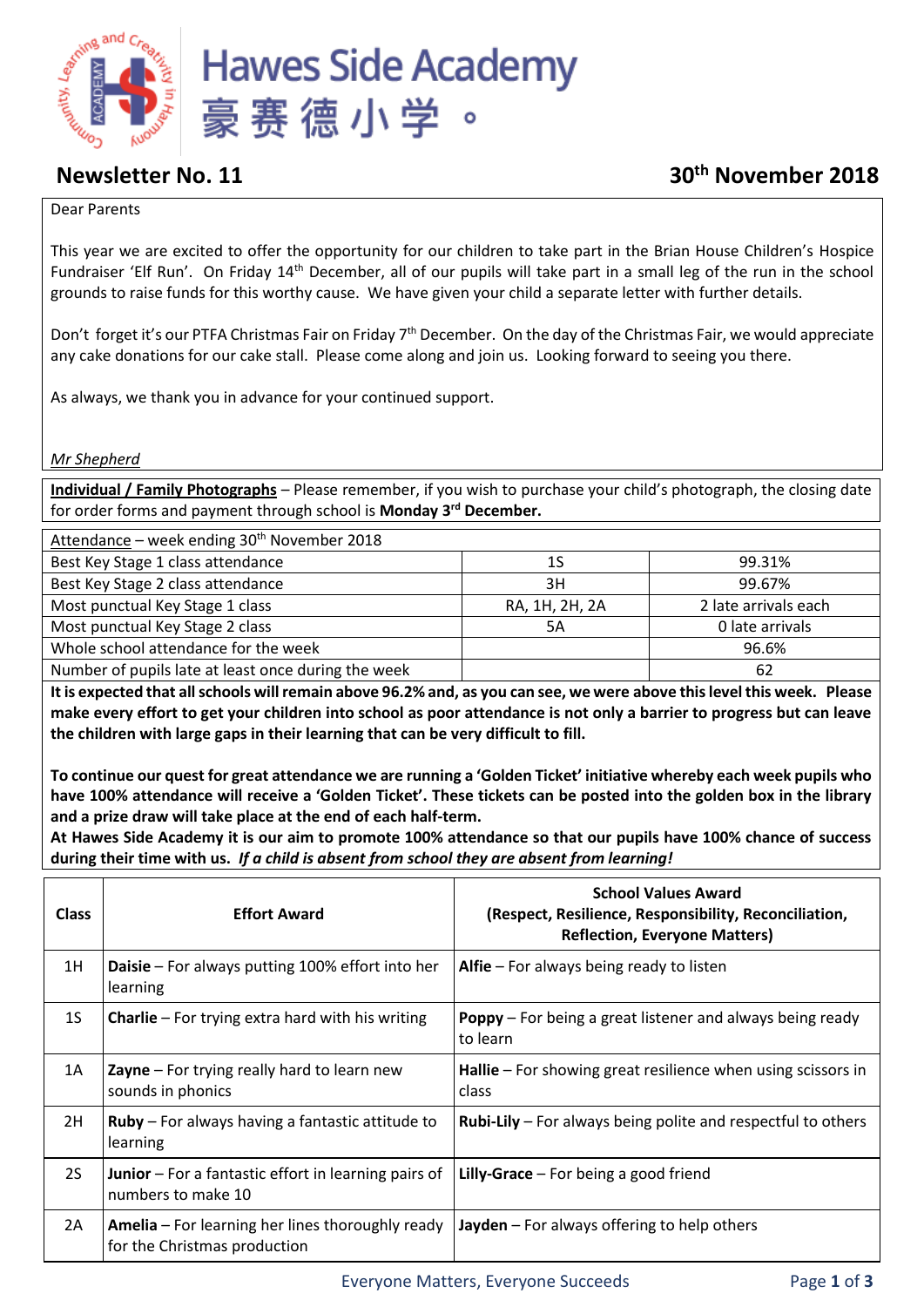| 3H        | <b>Class <math>3H</math></b> – For fantastic effort in their<br>performance poetry work                 | Lucas - For always showing a high level of respect in school                      |  |
|-----------|---------------------------------------------------------------------------------------------------------|-----------------------------------------------------------------------------------|--|
| 3S        | <b>Skye</b> $-$ For fantastic effort in her writing                                                     | <b>Emily</b> $-$ For always showing respect to her friends                        |  |
| 3A        | Tyler - For trying hard to multiply and divide in<br>maths                                              | <b>Eviee-Sue</b> $-$ For always being kind and respectful towards<br>others       |  |
| 4H        | Keelan - For giving 100% in all lessons this week                                                       | $\textsf{Jay}$ – For being a resilient learner who keeps trying                   |  |
| 4S        | <b>Callum</b> $-$ For being ready to learn all of the time<br>and for giving 100% in all of his lessons | William - For always showing respect to his peers and all<br>the adults in school |  |
| 4A        | Kia-la - For always trying hard and leading by<br>example                                               | <b>Roman</b> – For reflecting on his actions and making positive<br>choices       |  |
| 5H        | <b>Samuel</b> – For excellent mathematical skills in his<br>test                                        | Leon - For being a respectful and delightful member of<br>class at all times      |  |
| <b>5S</b> | Samantha and Ella - For excellent effort in the<br>girls' football competition                          | Alfie - For being kind and helpful others                                         |  |
| 5A        | <b>Isabelle</b> – For putting great effort into her<br>handwriting and English work                     | Leia - For taking responsibility for her personal target and<br>achieving them    |  |
| 6H        | McKenna - For effort made in her maths work                                                             | $Lily$ – For being resilient in maths                                             |  |
| 6S        | <b>Ben</b> – For effort in group work                                                                   | <b>Brooke</b> – For always being respectful in and around school                  |  |
| 6A        | Tahlia - For great effort with writing                                                                  | $Casey - For being respectively$ to be a controlled to a dults                    |  |

**Hawes Side Academy Website** – Don't forget to visit our website to see all of our latest news see: [www.hawes](http://www.hawes-side.co.uk/news)[side.co.uk/news](http://www.hawes-side.co.uk/news)

# **Diary Dates**

*(correct at time of printing)*

**PTFA Christmas Fair – Friday 7th December 3:30-5:30pm**

**Foundation Stage Christmas Production – Wednesday 12th December @ 9.45am (further information to follow) Foundation Stage Christmas Production – Thursday 13th December @ 2.15pm (further information to follow) Elf Run – Friday 14th December**

**Year 2 Christmas Production – Tuesday 18th December @ 2.00pm (further information to follow)**

**Year 2 Christmas Production – Wednesday 19th December @ 5.30pm (further information to follow)**

**Choir visits to the community – Wednesday & Thursday 19th & 20th December (separate letter being sent out)**

**Year 4 Carols round the Christmas Tree – Thursday 20th December @ 3.00pm (further information to follow)**

**School closes for Christmas 2018 Term – Non Uniform Day (£1 donation gratefully received to go towards curriculum enhancement) – Friday 21st December**

*(Whole school finish @ 2:00pm)*

**School re-opens – Tuesday 8th January 2019 @ 8:50am**

**School closes for Spring Half Term Term – Non Uniform Day (£1 donation gratefully received to go towards curriculum enhancement) – Friday 15th February 2019**

*(Foundation, Yrs 1 & 2 finish @ 3:15pm)*

*(Years 3, 4, 5 & 6 @ 3:20pm)*

**School re-opens – Tuesday 26th February 2019 @ 8:50am**

**School closes for Easter Break 2019 Term – Non Uniform Day (£1 donation gratefully received to go towards curriculum enhancement) – Friday 12th April 2019** *(Whole school finish @ 2:00pm)*

**School re-opens – Tuesday 23rd April 2019 @ 8:50am**

Everyone Matters, Everyone Succeeds Page **2** of **3**